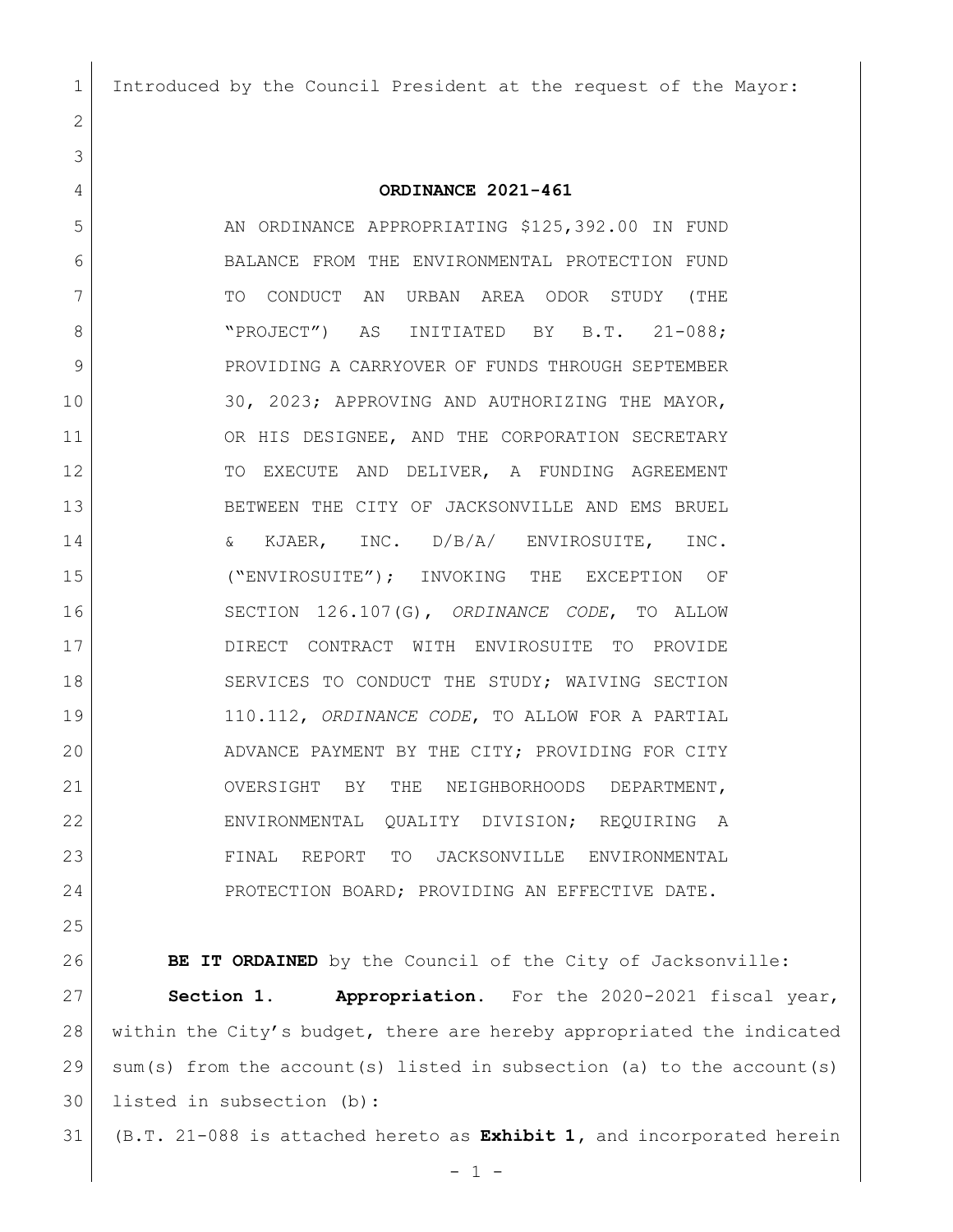1 by this reference)

2 (a) Appropriated from:

3 See B.T. 21-088 \$125,392.00

4 (b) Appropriated to:

5 See B.T. 21-088 \$125,392.00

 (c) **Explanation of appropriation** - The funding above is appropriating fund balance from the Environmental 8 Protection Fund to fund an Urban Area Odor Study (the 9 Project").

 **Section 2. Carryover.** The funds appropriated in Section 1 of this ordinance shall not lapse but shall carryover into fiscal year 2022-2023.

 **Section 3. Purpose**. The purpose of the appropriation in Section 1 is to provide funding to conduct an Urban Area Odor Study, 15 pursuant to the terms, conditions and scope of work more particularly described in the Funding Agreement approved and authorized in Section 4 below. The Environmental Protection Board approved this expenditure of the Environmental Protection Fund at its meeting on March 15, 2021.

 **Section 4. Agreement approved and execution authorized.** There is hereby approved, and the Mayor or his designee, and the Corporation Secretary are hereby authorized, to execute and deliver, the Funding Agreement between the City of Jacksonville and EMS Bruel & Kjaer, Inc. d/b/a Envirosuite, Inc. substantially in the form placed **On File** with the Office of Legislative Services and incorporated herein by this reference (the "Agreement"). The Agreement may include any respective extension or amendments thereto as necessary and appropriate to effectuate the intent of this ordinance; provided, however, no modification to the Agreement may increase the financial obligations or liability of the City to an amount in excess of the amount stated in the Agreement or decrease the duties and obligations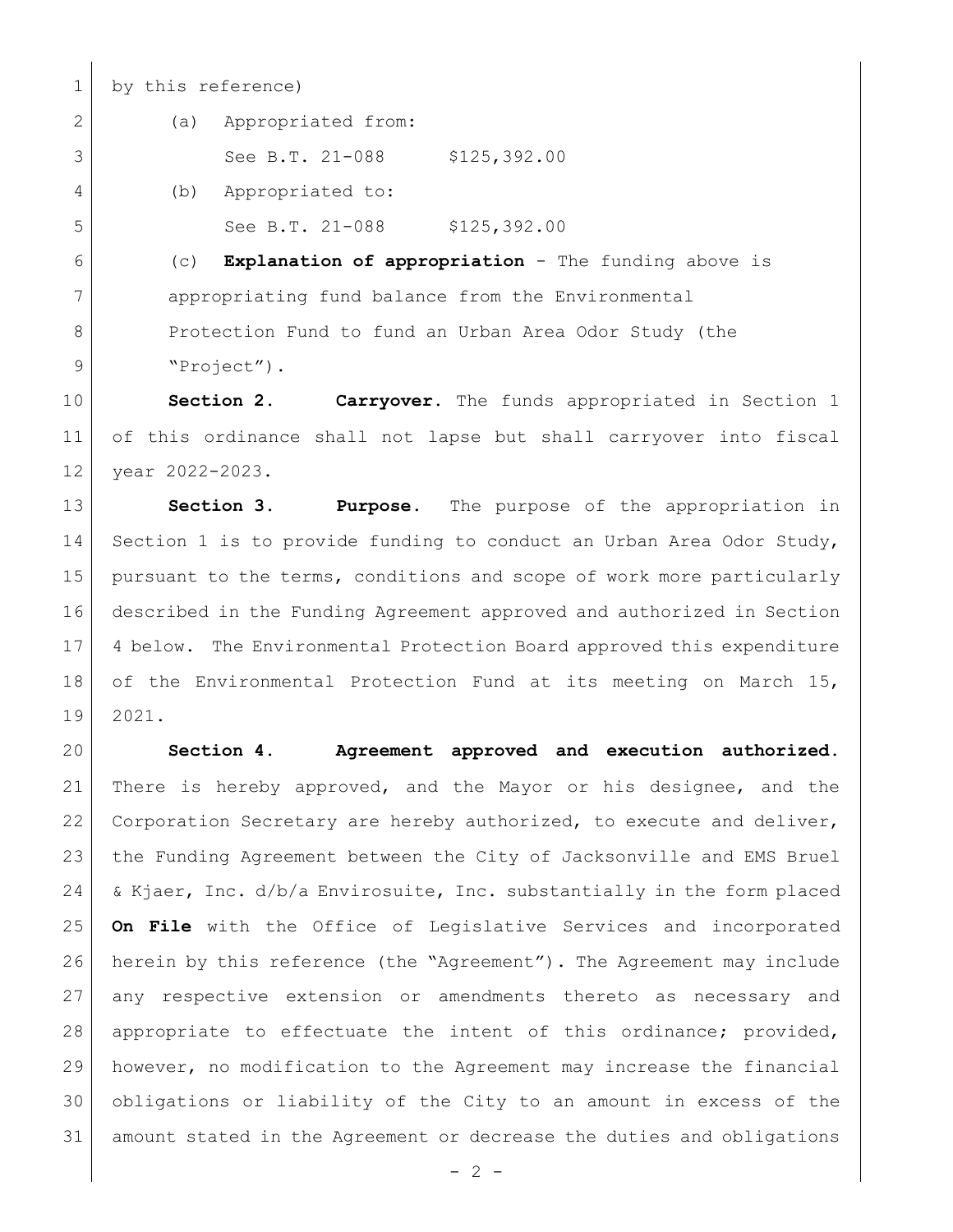1 of Envirosuite as stated in the Agreement.

 **Section 5. Invoking the exception pursuant to Section 126.107(g), Ordinance Code.** The City is hereby authorized to 4 procure the use of the professional services of Envirosuite, to conduct the Project. Pursuant to Section 126.107(g) (Exemptions), Part 1 (General Regulations), Chapter 126 (Procurement Code), *Ordinance Code*, such procurement is exempted from competitive 8 | solicitation because the supplies or services are to be provided by those specifically prescribed within authorizing legislation that 10 appropriates the same. With the exception of the foregoing, all other provisions of Chapter 126, *Ordinance Code*, shall remain in full 12 force and effect.

 **Section 6. Waiving Section 110.112, Ordinance Cde.** Section 110.112 (Advance of City funds; prohibition against), Part 1 (The City Treasury), Chapter 110 (City Treasury), *Ordinance Code*, is hereby waived to allow for a partial advance payment as described in the Agreement.

 **Section 7. Oversight Department.** The Neighborhoods Department, Environmental Quality Division, shall oversee the Project.

 **Section 8. Reports.** A Final Report shall be submitted by Envirosuite to the City's Environmental Protection Board at the 23 conclusion of the Project.

 **Section 9. Effective Date.** This ordinance shall become effective upon signature by the Mayor or upon becoming effective without the 26 Mayor's signature.

- 
- 
- 
- 
-